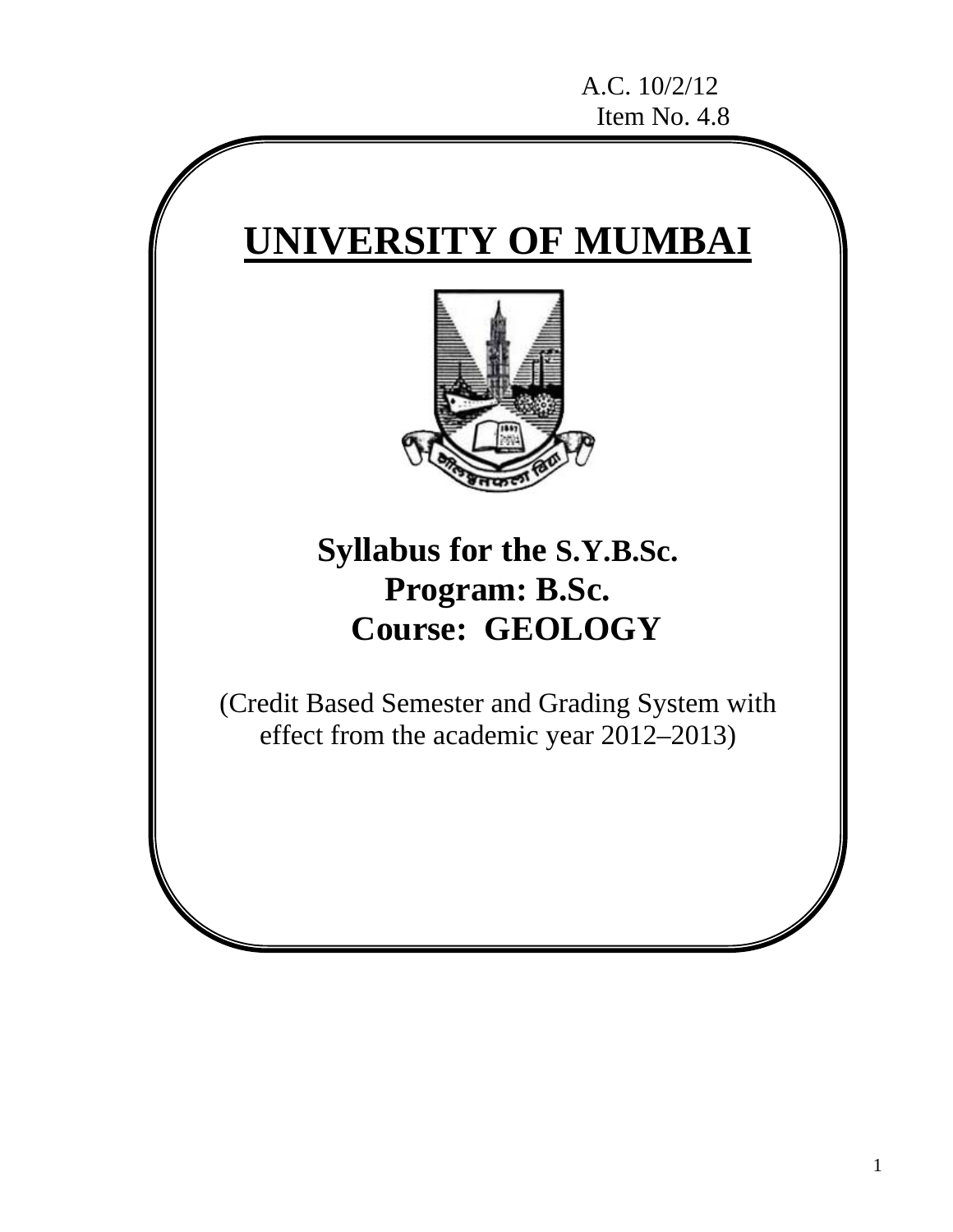## **S.Y.B.Sc. GEOLOGY Syllabus Credit Based and Grading System To be implemented from the Academic year 2012-2013**

## **SEMESTER III**

| <b>Course Code</b>                                    | <b>UNIT</b>                                           | <b>TOPICS</b>                                                         | <b>Credits</b> | L / Week     |
|-------------------------------------------------------|-------------------------------------------------------|-----------------------------------------------------------------------|----------------|--------------|
|                                                       | Palaeontology & Stratigraphy                          |                                                                       |                |              |
| <b>USGE301</b>                                        | $\mathbf I$                                           | <b>Palaeontology I</b>                                                |                | $\mathbf{1}$ |
|                                                       | $\mathbf{I}$                                          | <b>Palaeontology II</b>                                               | $\overline{2}$ | $\mathbf{1}$ |
|                                                       | III                                                   | <b>Stratigraphy</b>                                                   |                | $\mathbf{1}$ |
|                                                       |                                                       | Crystallography                                                       |                |              |
|                                                       | $\mathbf I$                                           | <b>Characteristic of Crystals</b>                                     |                | $\mathbf{1}$ |
| <b>USGE302</b>                                        | $\mathbf{I}$                                          | The thirty-two crystal classes<br>and possible forms of each<br>class | $\overline{2}$ | $\mathbf{1}$ |
|                                                       | III                                                   | <b>X-ray Diffraction and Crystal</b><br>imperfections                 |                | $\mathbf{1}$ |
|                                                       |                                                       | <b>Applied Geology</b>                                                |                |              |
| <b>USGE303</b>                                        | $\mathbf I$                                           | <b>Field Geology</b>                                                  |                | $\mathbf{1}$ |
|                                                       | $\mathbf{I}$                                          | <b>Geomorphology and</b><br>Cartography                               | $\overline{2}$ | $\mathbf{1}$ |
|                                                       | III                                                   | <b>Hydrogeology</b>                                                   |                | $\mathbf{1}$ |
| <b>USGEP301</b><br><b>USGEP302</b><br><b>USGEP303</b> | Practical based on all the three courses in<br>theory |                                                                       | 3              | 9            |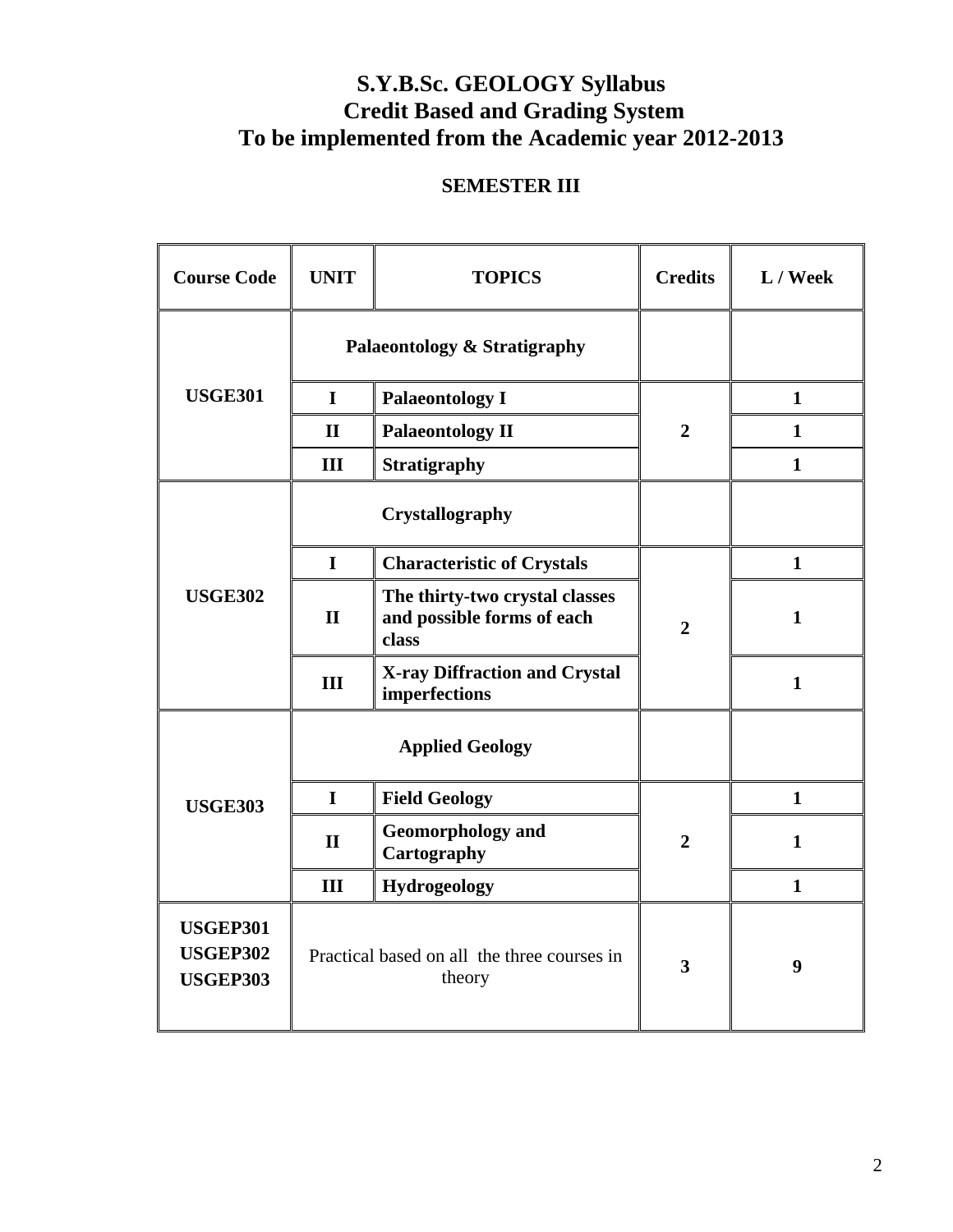## **SEMESTER IV**

| <b>Course Code</b>                                    | <b>UNIT</b>                                             | <b>TOPICS</b>                           | <b>Credits</b> | L / Week     |
|-------------------------------------------------------|---------------------------------------------------------|-----------------------------------------|----------------|--------------|
|                                                       | <b>Economic Mineral Deposits</b>                        |                                         |                |              |
| <b>USGE401</b>                                        | $\mathbf I$                                             | <b>Introduction &amp; Ore Genesis I</b> |                | $\mathbf{1}$ |
|                                                       | $\mathbf{I}$                                            | <b>Ore Genesis I</b>                    | $\overline{2}$ | $\mathbf{1}$ |
|                                                       | III                                                     | <b>Ore Genesis II</b>                   |                | $\mathbf{1}$ |
|                                                       | <b>Optical Mineralogy and Systematic</b><br>Mineralogy. |                                         |                |              |
| <b>USGE402</b>                                        | $\mathbf I$                                             | <b>Optical Properties of Minerals</b>   |                | $\mathbf{1}$ |
|                                                       | $\mathbf{I}$                                            | <b>Systematic Mineralogy: part I</b>    | $\overline{2}$ | $\mathbf{1}$ |
|                                                       | III                                                     | <b>Systematic Mineralogy: part II</b>   |                | $\mathbf{1}$ |
|                                                       | <b>Applied Geology</b>                                  |                                         |                |              |
| <b>USGE403</b>                                        | $\mathbf I$                                             | <b>Field Geology</b>                    |                | $\mathbf{1}$ |
|                                                       | $\mathbf{I}$                                            | <b>Geomorphology and Cartography</b>    | $\overline{2}$ | $\mathbf{1}$ |
|                                                       | III                                                     | Hydrogeology                            |                | $\mathbf{1}$ |
| <b>USGEP401</b><br><b>USGEP402</b><br><b>USGEP403</b> | 3<br>Practical based on all the three courses in theory |                                         | 9              |              |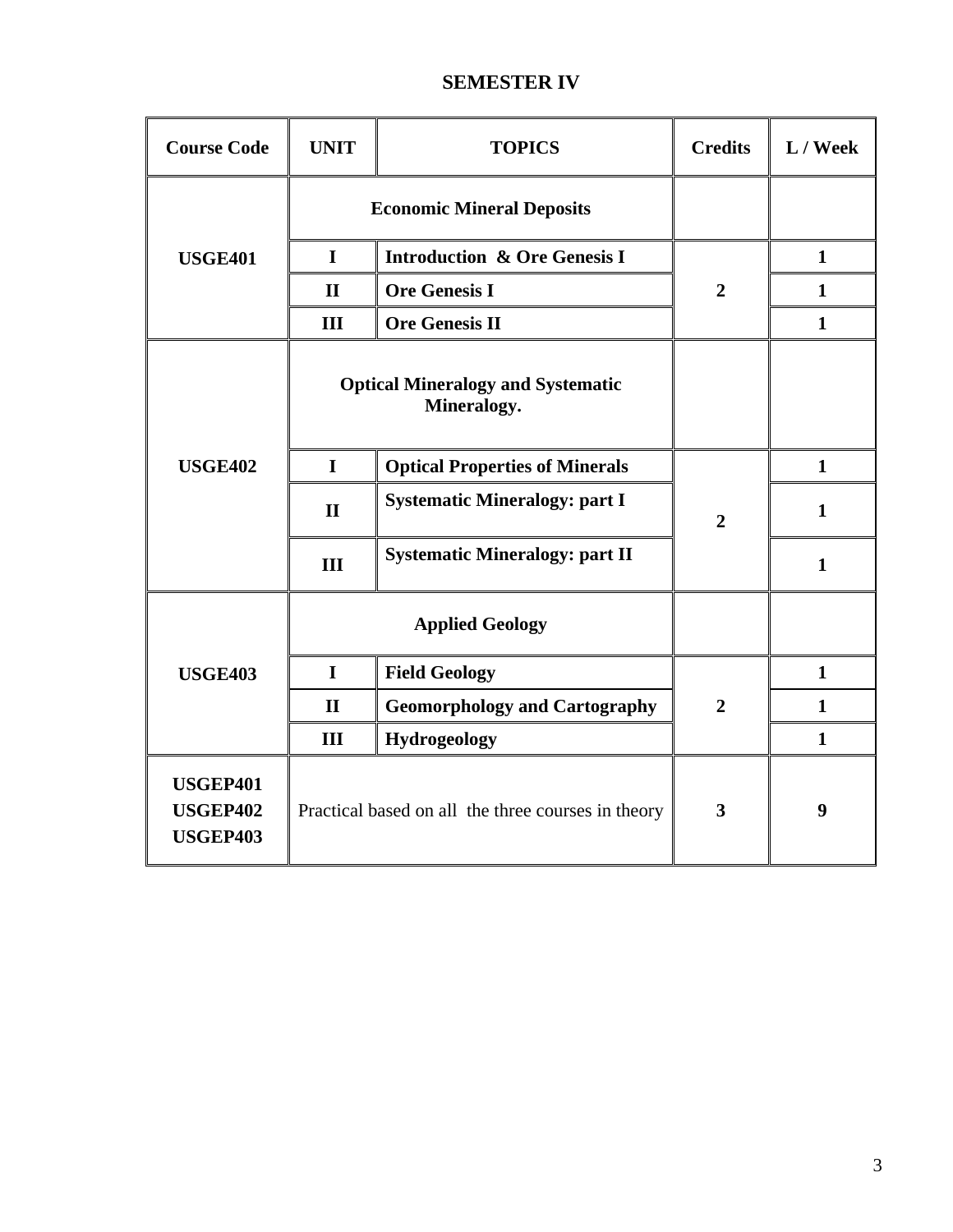| <b>Course Code</b>                                                                                                                                                                                                                                                                                                                                                                                                                                                                        | Title                                                                                                                                                                                                                                                                                                                                                                                                                                                                                                                                                                                                                                                                                                                                                                                                                                                               | Credits                    |
|-------------------------------------------------------------------------------------------------------------------------------------------------------------------------------------------------------------------------------------------------------------------------------------------------------------------------------------------------------------------------------------------------------------------------------------------------------------------------------------------|---------------------------------------------------------------------------------------------------------------------------------------------------------------------------------------------------------------------------------------------------------------------------------------------------------------------------------------------------------------------------------------------------------------------------------------------------------------------------------------------------------------------------------------------------------------------------------------------------------------------------------------------------------------------------------------------------------------------------------------------------------------------------------------------------------------------------------------------------------------------|----------------------------|
| <b>USGE301</b>                                                                                                                                                                                                                                                                                                                                                                                                                                                                            | PALAEONTOLOGY AND STRATIGRAPHY                                                                                                                                                                                                                                                                                                                                                                                                                                                                                                                                                                                                                                                                                                                                                                                                                                      | 2 Credits<br>(45 lectures) |
| <u>UNIT 1:</u><br>PALAEONTOLOGY - I<br>Modern concept of origin of life, principles and theories of evolution, mechanism<br>& pattern of evolution, causes of migration, dispersal and extinction of organisms.<br><b>Invertebrate Palaeontology:</b><br>Brief study of evolutionary trends of: Lamellibranches, Gastropods, Cephalopods,<br>and Trilobites, Echinoids, Graptolites.<br>Trace fossils and Index fossils, Value of trace fossils in palaeoenvironmental<br>interpretation, |                                                                                                                                                                                                                                                                                                                                                                                                                                                                                                                                                                                                                                                                                                                                                                                                                                                                     | <b>15 Lectures</b>         |
| <b>UNIT II:</b><br><b>Micro-palaentology:</b><br>composition, branches, uses.<br>Palaeobotany:<br>distribution:<br>Nilsonia.<br>Flora.                                                                                                                                                                                                                                                                                                                                                    | PALAEONTOLOGY - II<br>Introduction, definition, different types of microfossils, their size range and<br>Introduction to Palynology: spores and pollens.<br>Definition, conditions and different modes of preservation of plant fossils,<br>classification and distribution of plants through geological ages.<br>Brief study of following genera with respect to their characteristics and<br>Ptillophyllum, Glossopteris, Gangamopteris, Vertebraria<br>and<br>Record of plant fossils in India with reference to Gondwana and Post-Gondwana                                                                                                                                                                                                                                                                                                                      | <b>15 Lectures</b>         |
| UNIT III :<br>lithostratigraphy and its units.<br>seismic stratigraphy.<br>biological.<br><b>Unconformity:</b>                                                                                                                                                                                                                                                                                                                                                                            | <b>STRATIGRAPHY</b><br>Development of stratigraphic concepts, importance of stratigraphy.<br>Stratigraphic classification & nomenclature, study of stratigraphic elements,<br>Chronostratigraphy and its units, biostrtigraphy and its units; inter-relationship<br>between lithostratigraphic, chronostratigraphic and biostrtigraphic units.<br>Introduction to chemostratigraphy (oxygen and carbon), magnetostratigraphy and<br>Stratification: processes controlling stratification- physical, chemical and<br>Vertical succession, lithological uniformity, heterogeneity, patterned succession,<br>alternations, varves, cycles (symmetrical and asymmetrical).<br>Lateral variations and facies concept.<br>importance of unconformities, Classification,<br>Structural<br>classification and environmental classification. and evidence of unconformities. | <b>15 Lectures</b>         |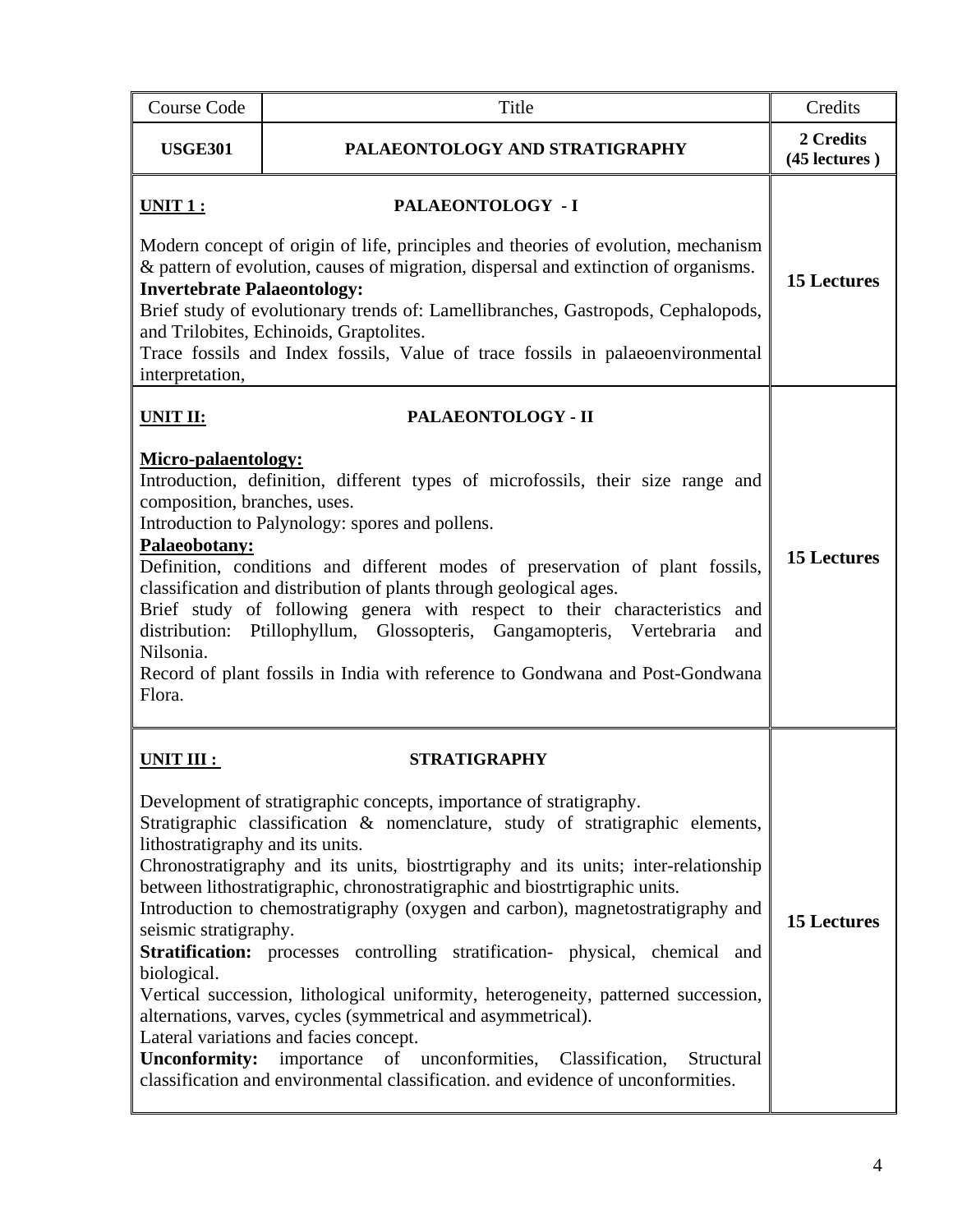| Course Code                                                                                                                                                                                                                                                                                                                                                                                                                                 | Title                                                                                                                                                                                                                                                                                                                                                                                                                                                 | Credits                    |
|---------------------------------------------------------------------------------------------------------------------------------------------------------------------------------------------------------------------------------------------------------------------------------------------------------------------------------------------------------------------------------------------------------------------------------------------|-------------------------------------------------------------------------------------------------------------------------------------------------------------------------------------------------------------------------------------------------------------------------------------------------------------------------------------------------------------------------------------------------------------------------------------------------------|----------------------------|
| <b>USGE302</b>                                                                                                                                                                                                                                                                                                                                                                                                                              | <b>CRYSTALLOGRAPHY</b>                                                                                                                                                                                                                                                                                                                                                                                                                                | 2 Credits<br>(45 lectures) |
| <b>CHARACTERISTIC OF CRYSTALS</b><br><b>UNIT I:</b><br>Atomic arrangement in crystals, Bravais Lattices, Crystal symmetry,<br>Elements of symmetry: Planes, Axes and Centre, Axis of inversion symmetry,<br>Crystallographic axes, Miller Indices, Axial ratios, Classification of crystals,<br>Stereographic projections<br>of symmetry, Graphical<br>symbols<br>used<br>in<br>stereographic illustrations.                                |                                                                                                                                                                                                                                                                                                                                                                                                                                                       | <b>15 Lectures</b>         |
| <b>UNIT II:</b><br>THE THIRTY-TWO CRYSTAL CLASSES AND POSSIBLE<br><b>FORMS OF EACH CLASS</b><br>Forms and crystal morphology, Name of forms, Illustration and description of<br>forms, open forms and closed forms, point groups and crystal systems,<br>Derivation of 32 classes of symmetry with Hermann-Mauguin symbols,<br>Characteristic symmetry, and relationships between crystal axes and symmetry<br>notation of crystal systems. |                                                                                                                                                                                                                                                                                                                                                                                                                                                       | <b>15 Lectures</b>         |
| <b>UNIT III:</b><br>Albite-Carlsbad.                                                                                                                                                                                                                                                                                                                                                                                                        | X-RAY DIFFRACTION AND CRYSTAL<br><b>IMPERFECTIONS</b><br>Twin crystals: Twin axis, Twin plane, Composition plane. Types of Twinning:<br>Simple and Multiple contact twins, Simple and Multiple penetration twins,<br>Cyclic twins, Twinning in Feldspars: Carlsbad, Manebech, Baveno, Albite,<br>X-ray Diffraction: Brief introduction of X-rays, Diffraction effects and Bragg<br>equation, Application of X-rays in crystallography and mineralogy. | <b>15 Lectures</b>         |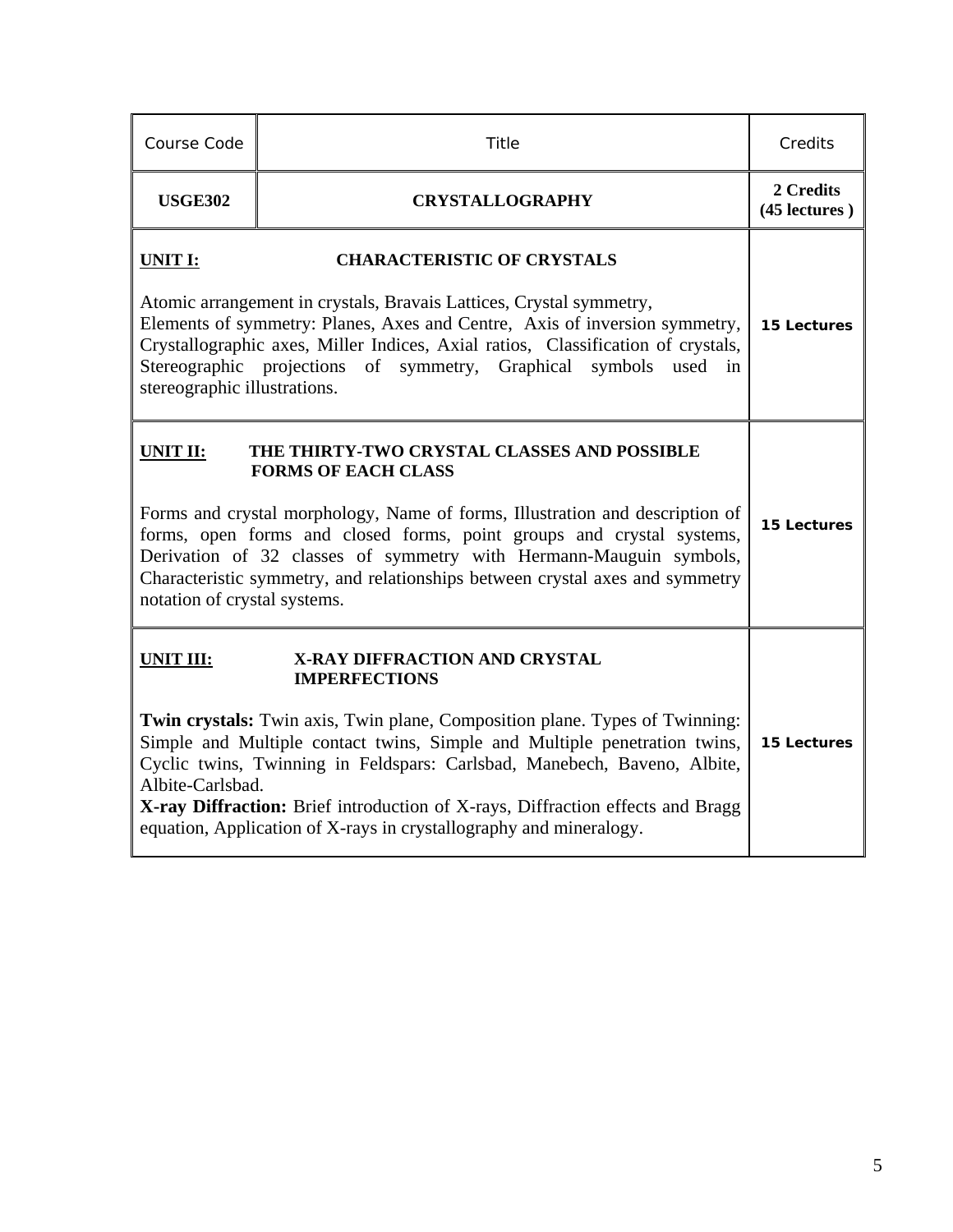| Course Code                                                                                                                                                                                                                                                                                                                                                                                                                                                                                                                                                                   | Title                                                                                                                                                                                                                                                                                                             | Credits                    |
|-------------------------------------------------------------------------------------------------------------------------------------------------------------------------------------------------------------------------------------------------------------------------------------------------------------------------------------------------------------------------------------------------------------------------------------------------------------------------------------------------------------------------------------------------------------------------------|-------------------------------------------------------------------------------------------------------------------------------------------------------------------------------------------------------------------------------------------------------------------------------------------------------------------|----------------------------|
| <b>USGE303</b>                                                                                                                                                                                                                                                                                                                                                                                                                                                                                                                                                                | <b>APPLIED GEOLOGY</b>                                                                                                                                                                                                                                                                                            | 2 Credits<br>(45 lectures) |
| <b>UNIT 1:</b>                                                                                                                                                                                                                                                                                                                                                                                                                                                                                                                                                                | <b>FIELD GEOLOGY</b>                                                                                                                                                                                                                                                                                              |                            |
| <b>Nature of Geologic Surveying:</b><br>Definition & Aim. Uses of geologic surveying. Diversity of Surveys.<br>Scope of geological field-work. Study of Outcrops: Likely places.<br>Examination. Tracing. Importance of Contacts: Discrimination between<br>different types of contacts. Eruptive contacts. Obscure bedding.<br>Discrimination of Strike and Dip: Degree of accuracy. Cross-bedding.<br>Bevelling of outcrops. Settling of beds.                                                                                                                              | <b>15 Lectures</b>                                                                                                                                                                                                                                                                                                |                            |
| Field Correlation: Attitude of contorted strata. Attitude of eruptive contacts.<br>Field Observations: Schedule for Field Observations. General Suggestions for<br>Field work: Beginning a field problem. Collecting and trimming samples.<br>Taking photographs. Degree and accuracy of field work.                                                                                                                                                                                                                                                                          |                                                                                                                                                                                                                                                                                                                   |                            |
| <b>UNIT II:</b>                                                                                                                                                                                                                                                                                                                                                                                                                                                                                                                                                               | <b>GEOMORPHOLOGY AND CARTOGRAPHY</b>                                                                                                                                                                                                                                                                              |                            |
| <b>Basic Concepts of Geomorphology:</b><br>a) Energy for landform change, Isotopic dating, other methods<br>b) Geomorphic Systems: people as Geomorphic Agents, People as<br>creators of Landforms, Problems of using the Environment.<br>c) Landforms controlled by Faults: Rift valley, Fault scarp features,<br>Features associated with strike slip faulting, Block faulted<br>landscape.<br>d) Landforms controlled by Folds: Anticlines and Monoclines.<br>Landforms of eroded folds.<br>e) Drainage patterns on folds: Antecedent, Superimposed, Captured<br>drainage. |                                                                                                                                                                                                                                                                                                                   | (15 lectures)              |
|                                                                                                                                                                                                                                                                                                                                                                                                                                                                                                                                                                               | <b>Volcanogenic landforms and intrusions:</b>                                                                                                                                                                                                                                                                     |                            |
| e)                                                                                                                                                                                                                                                                                                                                                                                                                                                                                                                                                                            | a) Energy of volcanic eruptions,<br>b) Products of Volcano: Lava Flow, Pyroclasts.<br>c) Types of Volcano: Scoria or Cinder Cones, Composite or Strato<br>Volcanoes, Shied Volcanoes, Domes.<br>d) Types of Eruptions: Volcanic Explosion, Pyroclastic flow.<br>Erosion of Volcanic features: Plutons Intrusions. | <b>15 Lectures</b>         |
| <b>Weathering and Landforms:</b><br>$\rm i)$                                                                                                                                                                                                                                                                                                                                                                                                                                                                                                                                  | Weathering process: Physical, Chemical<br>ii) Landforms produced by weathering: Corestones, Tors, Pits, Pans,<br>Caverns, Rills, Duricrust.                                                                                                                                                                       |                            |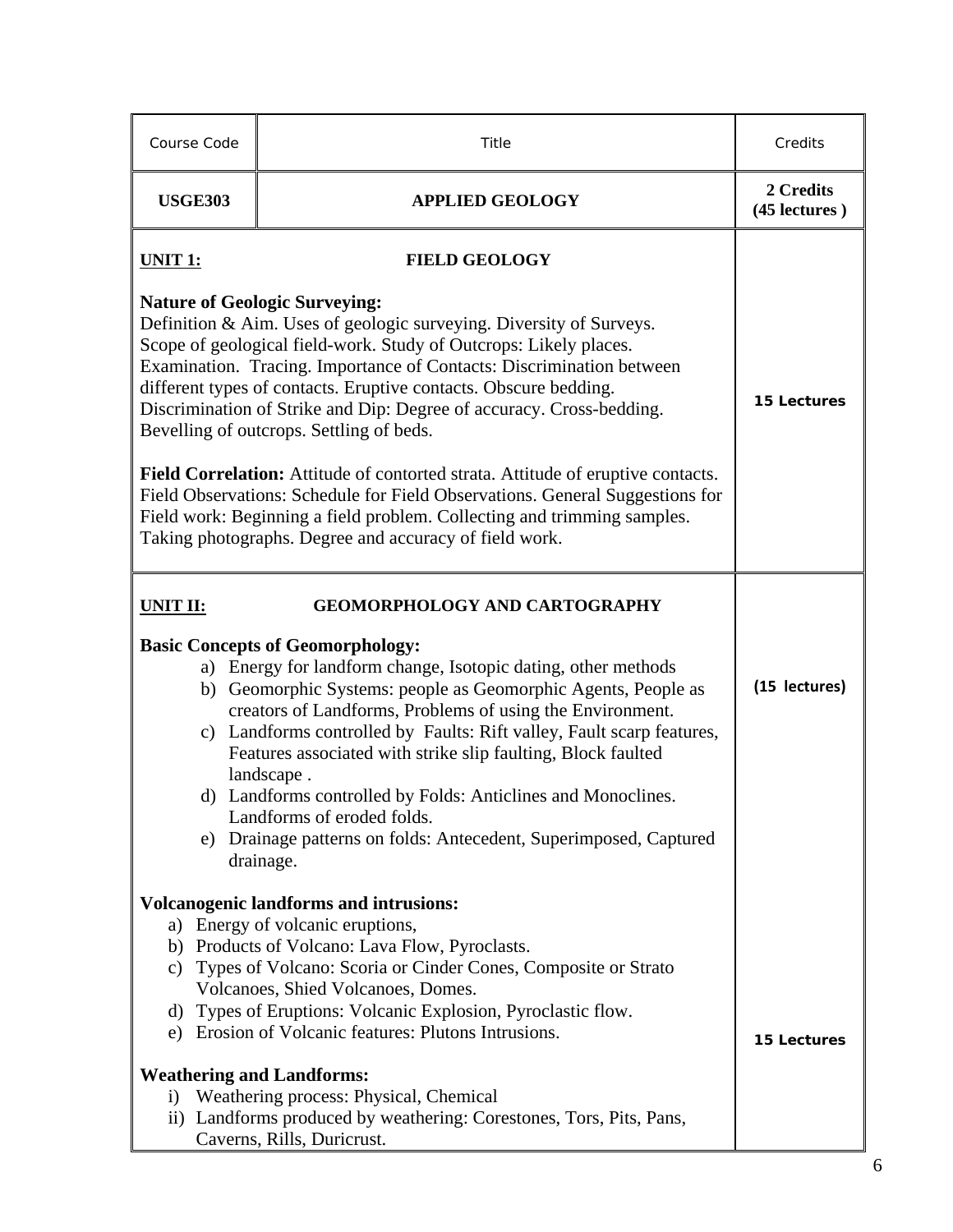| <b>Fluvial Processes and Landforms:</b><br>a) Fluvial Transport and Deposition: Alluvial Fans, Floodplains and<br>Terraces, Alluvial Bars, Braided Channels, Straight and Meandering<br>Channels.<br>b) Discharge of Water: Hydrograph Shapes, Flood Frequency, Patterns of<br>Discharge. |             |
|-------------------------------------------------------------------------------------------------------------------------------------------------------------------------------------------------------------------------------------------------------------------------------------------|-------------|
| <b>Eolian Processes and Landforms:</b>                                                                                                                                                                                                                                                    |             |
| 1. Eolian erosion.                                                                                                                                                                                                                                                                        |             |
| 2. Eolian transport and deposition.                                                                                                                                                                                                                                                       |             |
| 3. Loess.                                                                                                                                                                                                                                                                                 |             |
|                                                                                                                                                                                                                                                                                           |             |
| Unit III:<br><b>HYDROGEOLOGY</b>                                                                                                                                                                                                                                                          |             |
| <b>Ground Water: Definition</b><br>Hydrogeologic cycle: Precipitation. Evapo-transportation and Phreatophytes.<br>Runoff and Hydrograph Components. Infiltration. Subsurface movement of<br>water. Zones of groundwater. Water table. Discharge of ground water.<br>Springs.              | 15 Lectures |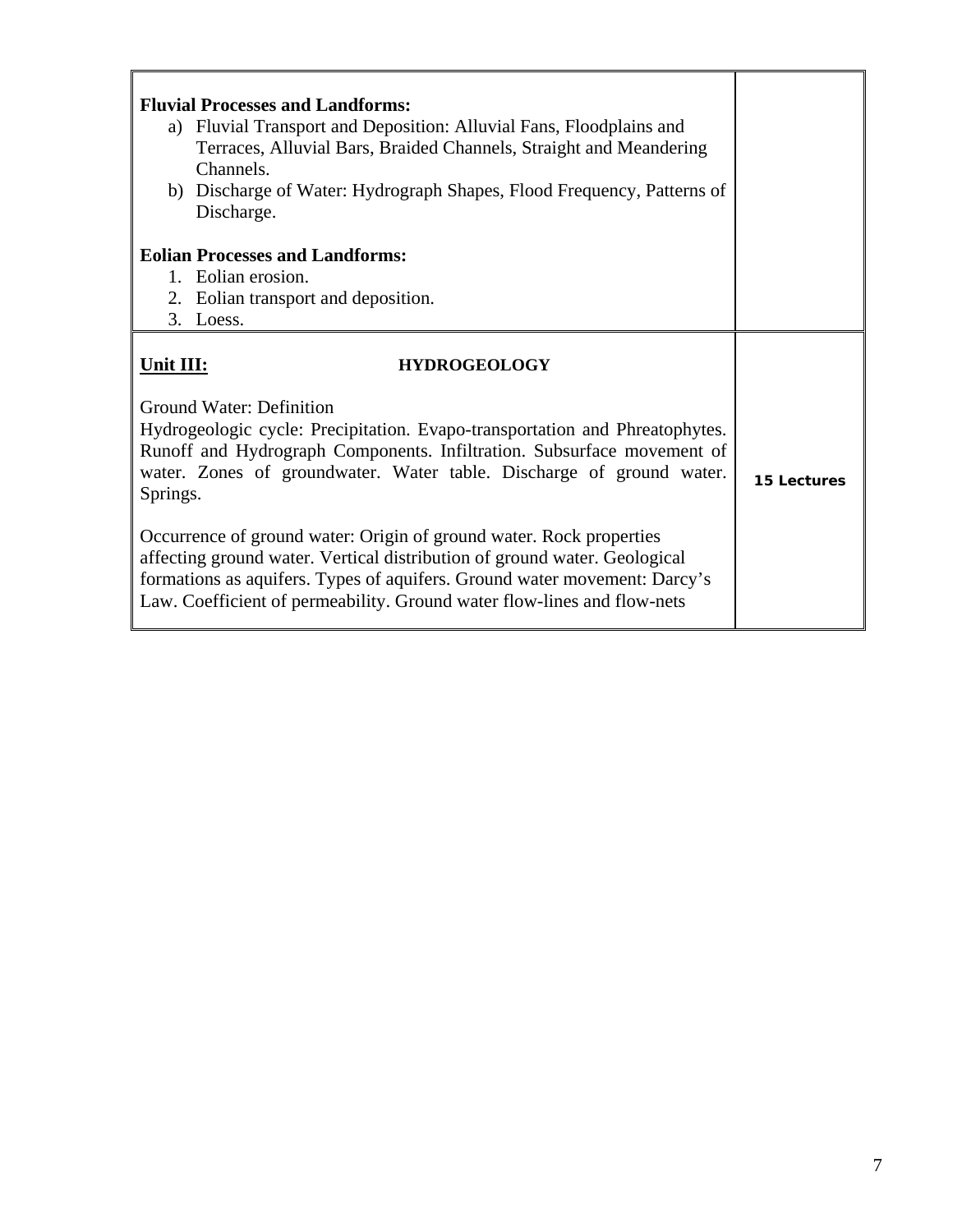#### **Semester III USGEP301 PRACTICAL: PALAEONTOLOGY AND STRATIGRAPHY**

a) Identification (morphology, classification, geological distribution) and study of evolutionary trends of: trilobite, brachiopods, lamellibranchs, gastropods, cephalopods, echinoids, graptolites.

b) Identification of micro fossils (morphology and geological distribution) : Two each from foraminifera, ostracods and radiolarians.

c) Identification plant fossils: Gangamopteris, Glossopteris, Ptillophyllum, Nilsonia, Cladophlebis, Schizoneura, Vertebraria.

| <b>Semester III USGEP302</b><br>PRACTICAL: CRYSTALLOGRAPHY                                                                            | $\mathbf{Cr}$ |
|---------------------------------------------------------------------------------------------------------------------------------------|---------------|
| <b>Study of Symmetry:</b><br>a)                                                                                                       |               |
| i. Symmetry elements of 32 classes of symmetry                                                                                        |               |
| ii. Stereographic projections of Symmetry elements of 32 classes of symmetry                                                          |               |
| b) Study of all possible forms of crystals belonging to the following Fourteen classes of                                             |               |
| symmetry:                                                                                                                             |               |
| i. CUBIC SYSTEM: Galena, Tetrahedrite & Pyrite classes                                                                                |               |
| ii.TETRAGONAL SYSTEM: Zircon, Chalcopyrite, Nickel sulfate classes                                                                    |               |
| iii. HEXAGONAL SYSTEM: Beryl, Apatite & Beta- Quartz classes.                                                                         |               |
| iv. TRIGONAL SYSTEM: Calcite, Tourmaline and Alpha- Quartz classes.                                                                   |               |
| v.ORTHORHOMBIC SYSTEM: Barite class.                                                                                                  |               |
| vi. MONOCLINIC SYSTEM: Gypsum class.                                                                                                  |               |
| vii. TRICLINIC SYSTEM: Axinite class.                                                                                                 |               |
| <b>Study of Twin-axis,</b> Twin plane and composition plane of the following types of<br>$\mathbf{c})$<br>Twin crystals:              |               |
| i. Simple contact twinning: Spinel, Rutile, Aragonite, Gypsum, Augite, Orthoclase<br>(Baveno, Manebach, Carlsbad).                    |               |
| ii. Simple penetration twinning: Staurolite, Augite, Orthoclase (Carlsbad-partially<br>penetrant).                                    |               |
| iii. Multiple contact twinning: Albite.                                                                                               |               |
| iv. Multiple penetration twinning: Fluorite, Diamond (Star), Chrysoberyl (Wheel).                                                     |               |
| v. Multiple cyclic twinning: Aragonite, Chrysoberyl (Wheel).                                                                          |               |
| $\rm d$<br><b>Measurement of Axial ratios</b> of Tetragonal and Orthorhombic crystals by Formula<br>calculation and Graphical methods |               |

**Cr 1**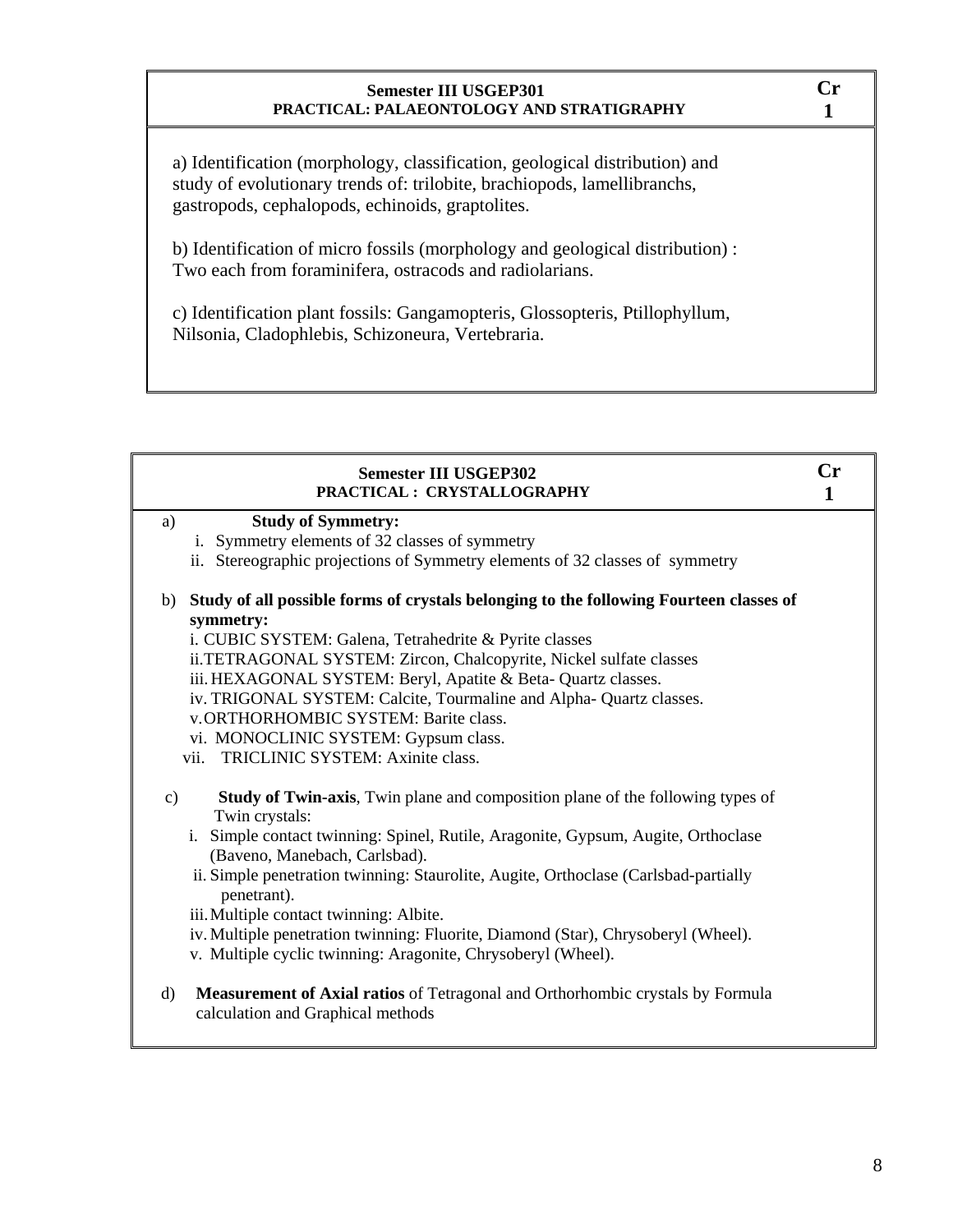#### **Semester III USGEP303 PRACTICAL Paper III – APPLIED GEOLOGY**

Drawing of Block and Profile Diagrams to indicate following features:

- Dip and strike of beds.
- Current bedding and cross bedding
- Graded Bedding
- Pillow Lavas.
- Contact zone details of Sills, Dykes and Batholiths.
- Laccolith, Lopolith and Phacolith.
- Three-dimensional details of inclined lineation.
- Flow cleavage and fracture cleavage relationship..
- Types of folds and their features.
- Types of faults and their features.
- Horse, Drag and Brecciation in Faults.

#### **GEOMORPHOLOGY AND CARTOGRAPHY**

Measurement of areas enclosed within curves.

#### **HYDROGEOLOGY**

Problems on permeability, porosity and rate of flow and aquifer depths from resistivity data.

**Cr 1**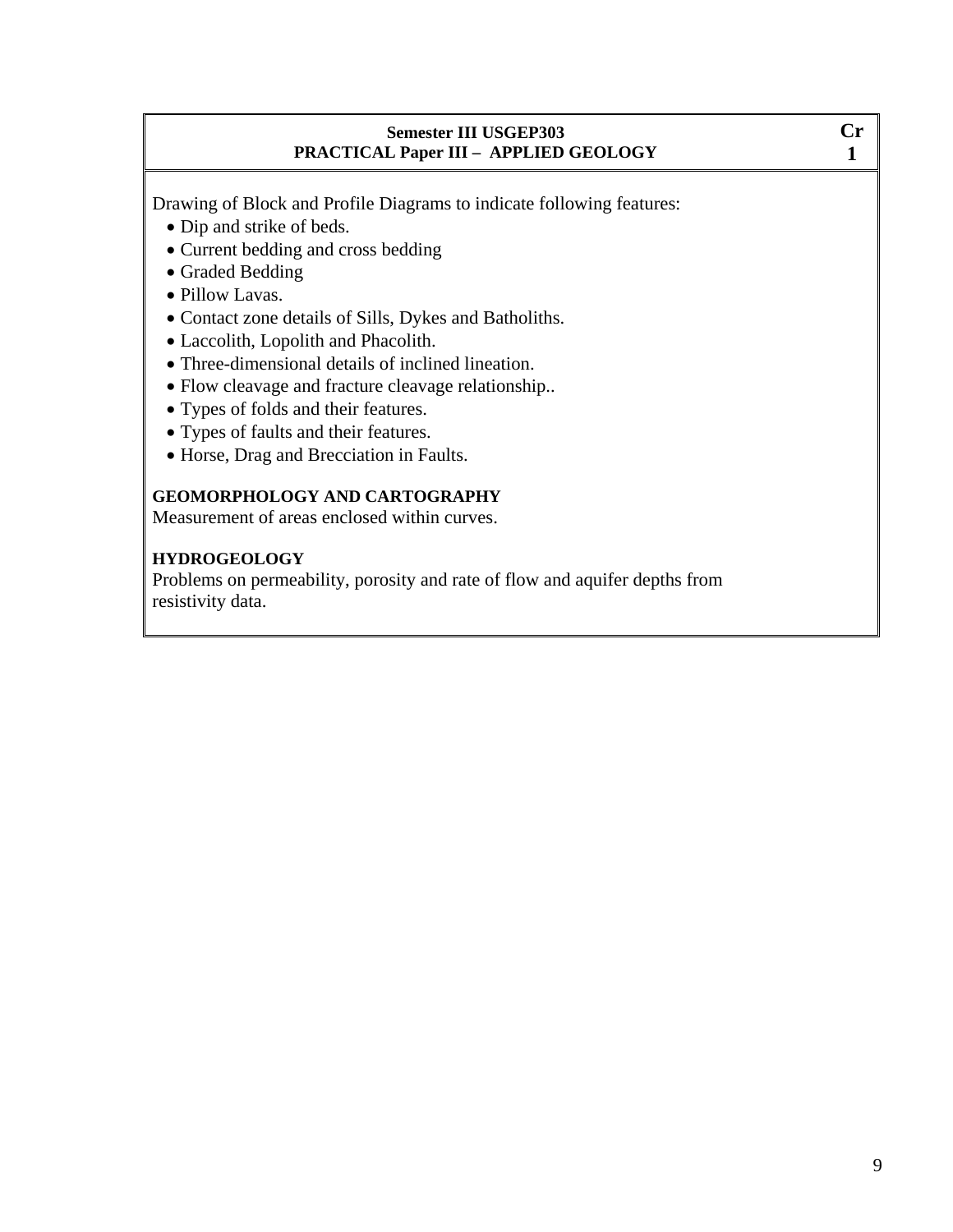## **SEMESTER IV**

| Course Code                                                                                                                                                                                                                                                                                                                                                                                                                                                                                                                                                                                                                                                                                                                                                                                                                                                                                                                                                                                                                     | Title                            | Credits                        |
|---------------------------------------------------------------------------------------------------------------------------------------------------------------------------------------------------------------------------------------------------------------------------------------------------------------------------------------------------------------------------------------------------------------------------------------------------------------------------------------------------------------------------------------------------------------------------------------------------------------------------------------------------------------------------------------------------------------------------------------------------------------------------------------------------------------------------------------------------------------------------------------------------------------------------------------------------------------------------------------------------------------------------------|----------------------------------|--------------------------------|
| <b>USGE 401</b>                                                                                                                                                                                                                                                                                                                                                                                                                                                                                                                                                                                                                                                                                                                                                                                                                                                                                                                                                                                                                 | <b>ECONOMIC MINERAL DEPOSITS</b> | 2 Credits<br>(45)<br>lectures) |
| <b>ORE GENESIS -I</b><br><b>UNIT1</b><br>Introduction, definition of metalliferous and non-metalliferous deposits, ore<br>mineral, gangue, tenor of ore, industial minerals, overburden and country rock.<br>Classification of economically important metalliferous and non-metalliferous<br>mineral deposits. Stratabound and stratiform ore deposits.<br>Structural and stratigraphic controls on mineralization, metallogenic epochs and<br>provinces.<br>Processes of formation of mineral deposits. Magmatic concentration (early and late<br>magmatic mineral deposits) Sublimation and pegmatatic deposits                                                                                                                                                                                                                                                                                                                                                                                                               |                                  |                                |
| <b>UNIT II</b><br><b>ORE GENESIS-II</b><br>Hydrothermal processes, cavity filling and metasomatism:<br>Hydrothermal processes: Principle, character of solution, types of openings in<br>rocks, factors affecting deposition from hydrothermal solutions, wall rock<br>alterations.<br>Cavity filling deposits: processes of formation and characteristic features of:<br>fissure veins and its types (in brief), stock work, saddle veins, ladder veins, pitches<br>and flats, breccia filling deposits, solution cavity fillings.<br>Contact Metasomatic Deposits: definition, criteria of replacement, resulting<br>mineral deposits. Sedimentation deposits, Metamorphic deposits.<br>Evaporation deposits: brief account of non-metallic deposits of ocean water, lake<br>water, ground water and hot springs.<br>Residual deposits: conditions favouring formation of residual deposits.<br>Mechanical concentration: principles and processes of formation of placer deposits<br>(eluvial, alluvial, beach and aeolian). |                                  | 15<br><b>lectures</b>          |
| <b>ORE GENESIS - III</b><br><b>UNIT III</b><br>Oxidation and solution in the zone of oxidation, ore deposits in the zone of<br>oxidation. Supergene sulphide enrichment: requirements for supergene sulphide<br>deposition, recognition of sulphide enrichment. Gossans and cappings, role of iron<br>gossans, limonite and false gossans.<br><b>Distribution of mineral deposits</b><br>Formation, association and Indian distribution of following ore minerals: Mica,<br>Copper, Manganese, Lead and Zinc, Bauxite, Chromite, Gold                                                                                                                                                                                                                                                                                                                                                                                                                                                                                           |                                  | 15<br>Lectures                 |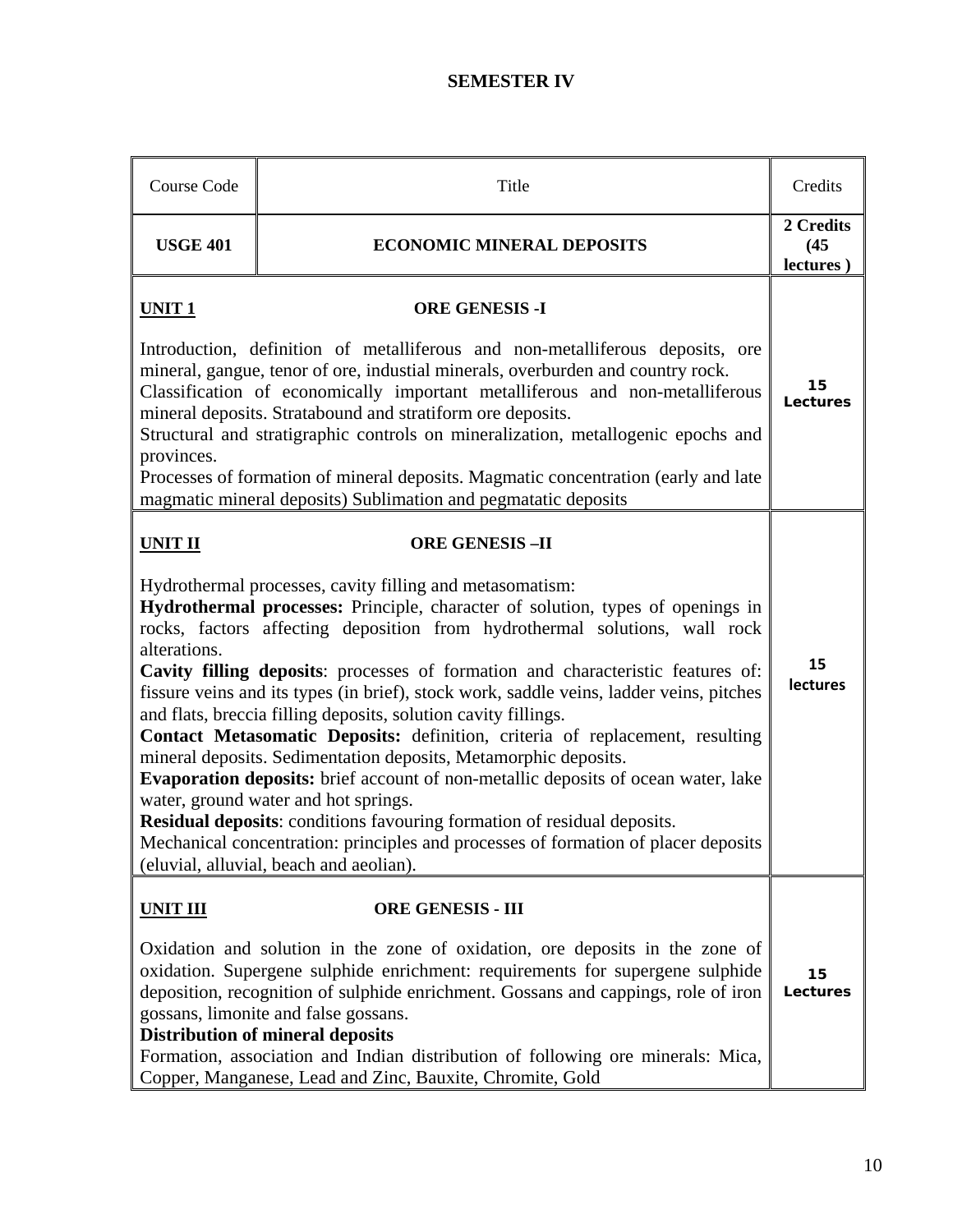| Course Code                                                                                                                                                                                                                                                                                                                                                                                                                                                                                                                                                                                                                                                                                                   | Title                                                                                                                                                                                                                 | Credits                        |
|---------------------------------------------------------------------------------------------------------------------------------------------------------------------------------------------------------------------------------------------------------------------------------------------------------------------------------------------------------------------------------------------------------------------------------------------------------------------------------------------------------------------------------------------------------------------------------------------------------------------------------------------------------------------------------------------------------------|-----------------------------------------------------------------------------------------------------------------------------------------------------------------------------------------------------------------------|--------------------------------|
| <b>USGE 402</b>                                                                                                                                                                                                                                                                                                                                                                                                                                                                                                                                                                                                                                                                                               | OPTICAL MINERALOGY AND SYSTEMATIC MINERALOGY                                                                                                                                                                          | 2 Credits<br>(45)<br>lectures) |
| <b>UNIT I:</b><br><b>OPTICAL PROPERTIES OF MINERALS</b><br><b>Nature and behaviour of light:</b> Non-polarised and Polarised light, Refraction and<br>Refractive index, Double refraction, Nicol prism and Filter poloroid, Isotropic and<br>Anisotropic substances, Polarizing Microscope: Its Construction and Working.<br><b>Optical characteristics:</b> Relief,<br>Becke's test,<br>Twinkling, Pleochroism,<br>Birefringence, Polarization colours, Newton's scale, Extinction and Extinction<br>angle, Anomalous polarization colours, Uniaxial and Biaxial minerals, Optical<br>indicatrix, Interference figures, Optic sign, Sign of elongation, Use of Quartz<br>wedge, Mica plate and Gypsum plate. |                                                                                                                                                                                                                       | 15<br>Lectures                 |
| UNIT II:<br><b>SYSTEMATIC MINERALOGY: PART I</b><br>Stability relationships, Condition of formation, Crystallography, Physical and<br>optical properties, Composition and structure, Diagnostic Features, Occurrence<br>and Uses of:<br>Silica Group<br>i.<br>ii. Feldspar Group<br>iii. Feldspathoid Group<br>iv. Mica Group                                                                                                                                                                                                                                                                                                                                                                                 |                                                                                                                                                                                                                       | 15<br><b>lectures</b>          |
| <b>UNIT III:</b><br>and Uses of:<br>i.<br>ii. Pyroxene Group<br>iii. Olivine Group<br>iv. Garnet Group<br>v. Zeolite Group                                                                                                                                                                                                                                                                                                                                                                                                                                                                                                                                                                                    | SYSTEMATIC MINERALOGY: PART II<br>Stability relationships, Condition of formation, Crystallography, Physical and<br>optical properties, Composition and structure, Diagnostic Features, Occurrence<br>Amphibole Group | 15<br>Lectures                 |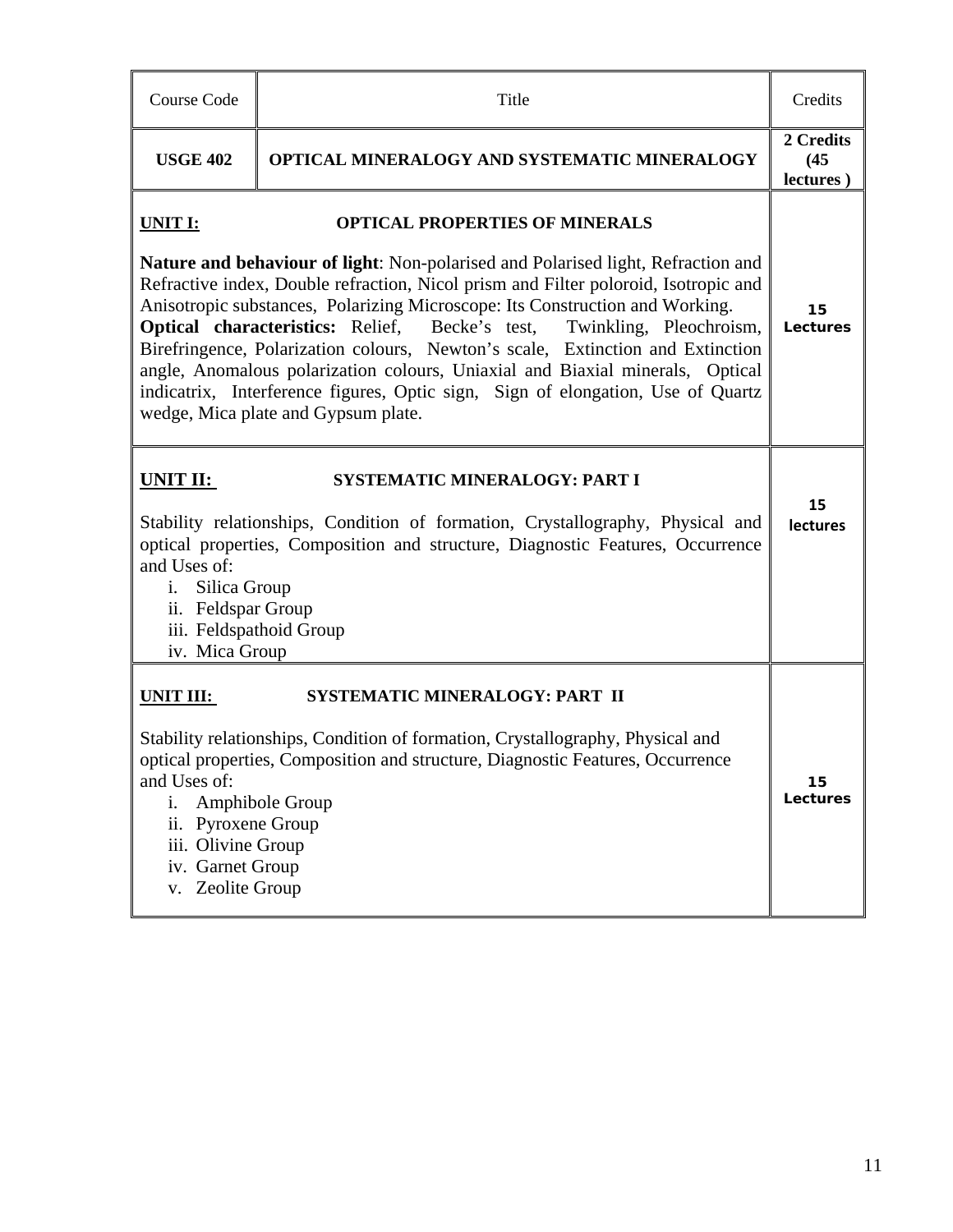| Course<br>Code                                                                                                                                                                                                                                                                                                                                                                                                                                                                                                                                                                                                                                                                                                                                                                                                                                                                                                                                                         | <b>Title</b>           | <b>Credits</b>                 |
|------------------------------------------------------------------------------------------------------------------------------------------------------------------------------------------------------------------------------------------------------------------------------------------------------------------------------------------------------------------------------------------------------------------------------------------------------------------------------------------------------------------------------------------------------------------------------------------------------------------------------------------------------------------------------------------------------------------------------------------------------------------------------------------------------------------------------------------------------------------------------------------------------------------------------------------------------------------------|------------------------|--------------------------------|
| <b>USGE403</b>                                                                                                                                                                                                                                                                                                                                                                                                                                                                                                                                                                                                                                                                                                                                                                                                                                                                                                                                                         | <b>APPLIED GEOLOGY</b> | 2 Credits<br>(45)<br>lectures) |
| <b>APPLED GEOLOGY</b><br>UNIT I :<br><b>Preparation of Geological Reports:</b><br>General instructions. Parts of Manuscript report. General outline of Report.<br>Abstract. Introduction. Summary and Conclusions. Recommendations.<br>Geography. Stratigraphy and Petrography. Geologic structure. Geologic<br>History. Economic considerations. Quotations and Footnotes. Table of<br>contents. Index.<br><b>Instruments and Methods of Geologic Mapping:</b><br>a) Clinometer and Brunton Compass: their construction and use. Clinometer<br>and compass method of reconnaissance mapping.<br>Hand Levels: Their construction and use. Hand Level Method of<br>b)<br>Determination of Dip and Strike. Hand Level Traverses.<br>Altimeter: Its construction and use. Altimeter techniques, including<br>c)<br>horizontal control, system of recording stations, note taking and correction                                                                           |                        | 15<br>Lectures                 |
| of readings.<br><b>GEOMORPHOLOGY AND CARTOGRAPHY</b><br><b>UNIT II:</b><br><b>Coastal Processes and Landforms:</b><br>Dominant influences on Coastal Landforms, Sea level changes. Erosional<br>land forms of the coast. Depositional landforms of the coast.<br><b>Karst Processes and Landforms:</b><br>Limestone Solution and erosion rates.<br>Surface landforms: Minor solution sculpture, Enclosed depressions. caves<br>and springs.<br><b>Glaciers and Glaciated landforms:</b><br>Glaciers: Ice movement, flow patterns, forms of glacier surfaces<br>Glaciated erosional landforms and glaciated depositional landforms<br><b>CARTOGRAPHIC AND MORPHOMETRIC ANALYSIS:</b><br><b>Topographic Analysis:</b><br>Topographical profiles<br>Projected profiles and Superimposed profiles<br>Spur Profiles.<br><b>Slope Analysis:</b><br>Morphological Mapping by Savigear's Method.<br>Generalized Contour Map.<br>Drainage basin analysis:<br>a) Linear aspects. |                        | 15<br>Lectures                 |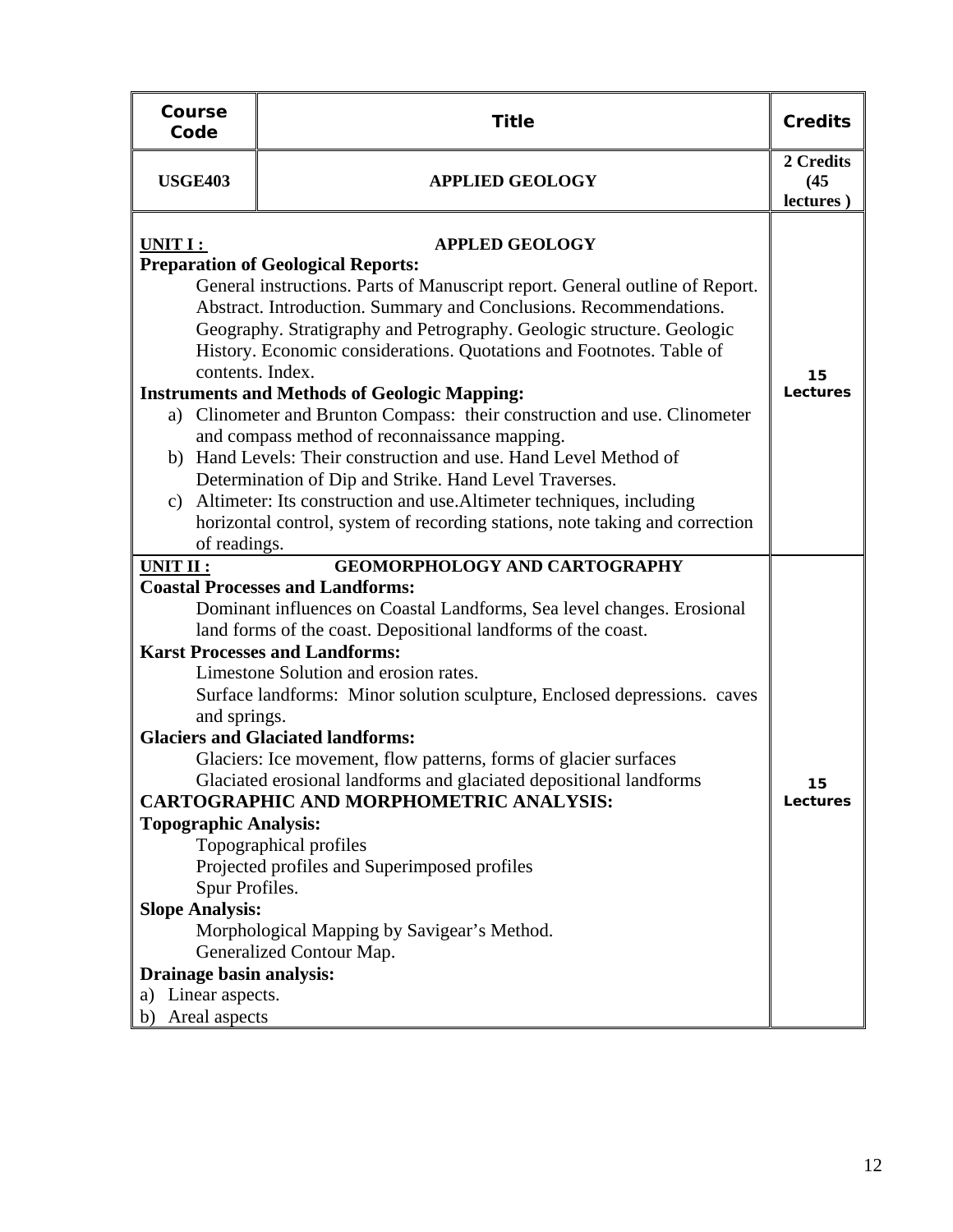| UNIT III :                                                                                                                        | <b>HYDROGEOLOGY</b>                                                         |                |
|-----------------------------------------------------------------------------------------------------------------------------------|-----------------------------------------------------------------------------|----------------|
| Artificial recharge of ground water: Concept, methods, water spreading. waste<br>water reused. Recharge mounds. Induced recharge. |                                                                             | 15<br>Lectures |
| Potential logging. Temperature logging.                                                                                           | Surface Investigations of Ground water: Test-drilling. Resistivity logging. |                |

#### **Semester IV USGEP401 PRACTICAL: ECONOMIC MINERAL DEPOSITS**

Identification (with the help of physical properties), chemical composition, origin and Indian occurrences of Ore minerals and Industrial minerals of following minerals.

| Barite         | Ilmenite    |
|----------------|-------------|
| <b>Barytes</b> | Kyanite     |
| Bauxite        | Limonite    |
| <b>Biotite</b> | Magnesite   |
| Calcite        | Magnetite   |
| Chalcopyrite   | Malachite   |
| Chromite       | Marble      |
| Cuprite        | Muscovite   |
| Dolomite       | Psilomelane |
| Fluorite       | Pyrite      |
| Galena         | Pyrolusite  |
| Garnet         | Serpentine  |
| Graphite       | Sphalerite  |
| Gypsum         | Stibnite    |
| Hematite       | Talc        |
|                | Tourmaline  |

#### **Semester IV USGEP402 PRACTICAL: MINERALOGY**

**Cr 1** 

**Study of Physical and Optical characters, mode of formation and occurrence in Rock types of the following Igneous and Metamorphic Minerals:** 

**Igneous rock forming minerals:** Quartz, Orthoclase, Microcline, Albite, Labrador Nepheline, Sodalite, Muscovite, Biotite, Hornblende, Augite, Aegirine, Hypersthen Tourmaline and Apatite.

**Metamorphic minerals:** 

Garnet, Staurolite, Chlorite, Talc, Serpentine, Actinolite, Tremolite, Anthophyllite, Epidote, Andalusite, Kyanite, Sillimanite, Calcite, Dolomite, Asbestos, Chrysolite, Magnesite.

**Study of Physical properties, mode of occurrence and conditions of origin of the following Secondary minerals:**

Quartz (Rock crystal), Amethyst, Calcite (Rhombohedral, Scalenohedral & Nailhead spar), Stilbite, Scolecite, Mesolite, Chabazite, Laumontite,, Apophyllite (Prismatic & Pyramidal), Gyrolite and Okenite.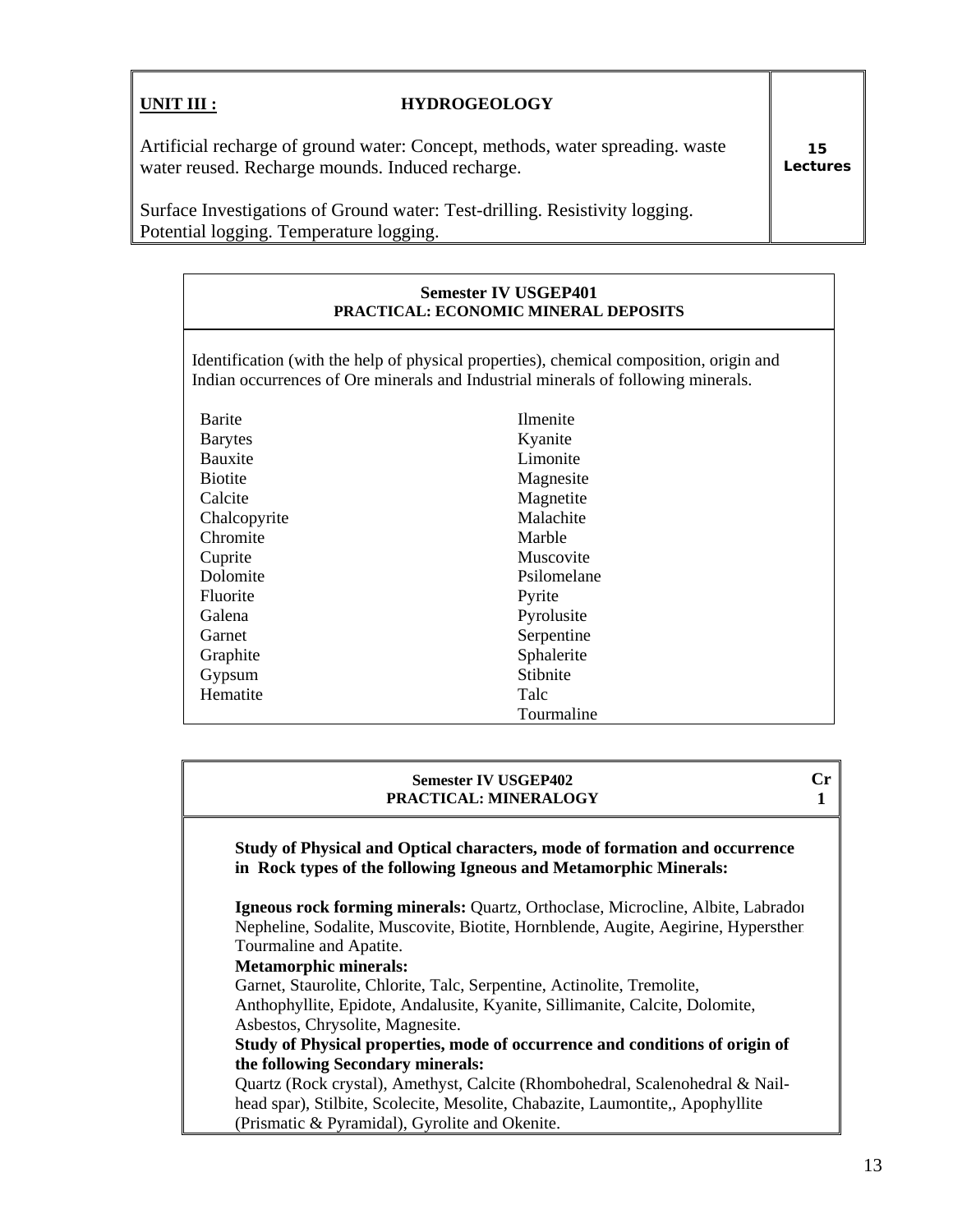Determination of An-content of Plagioclase by symmetrical extinction method on Polarizing Microscope stage.

#### **Semester IV USGEP403 PRACTICAL: GEOMORPHOLOGY AND CARTOGRAPHY**

**Cr 1** 

## **GEOMORPHOLOGY AND CARTOGRAPHY**

Topographic Profiles, Projected Profiles, Superimposed Profiles and Spur Profiles. Longitudinal and cross valley profiles. Drainage basin analysis – Linear aspects. Hypsometric analysis.

#### **HYDROGEOLOGY**

Skeleton diagrams to plot shape of water table. Seismic Refraction problem, Resistivity problem Construction of Flow nets.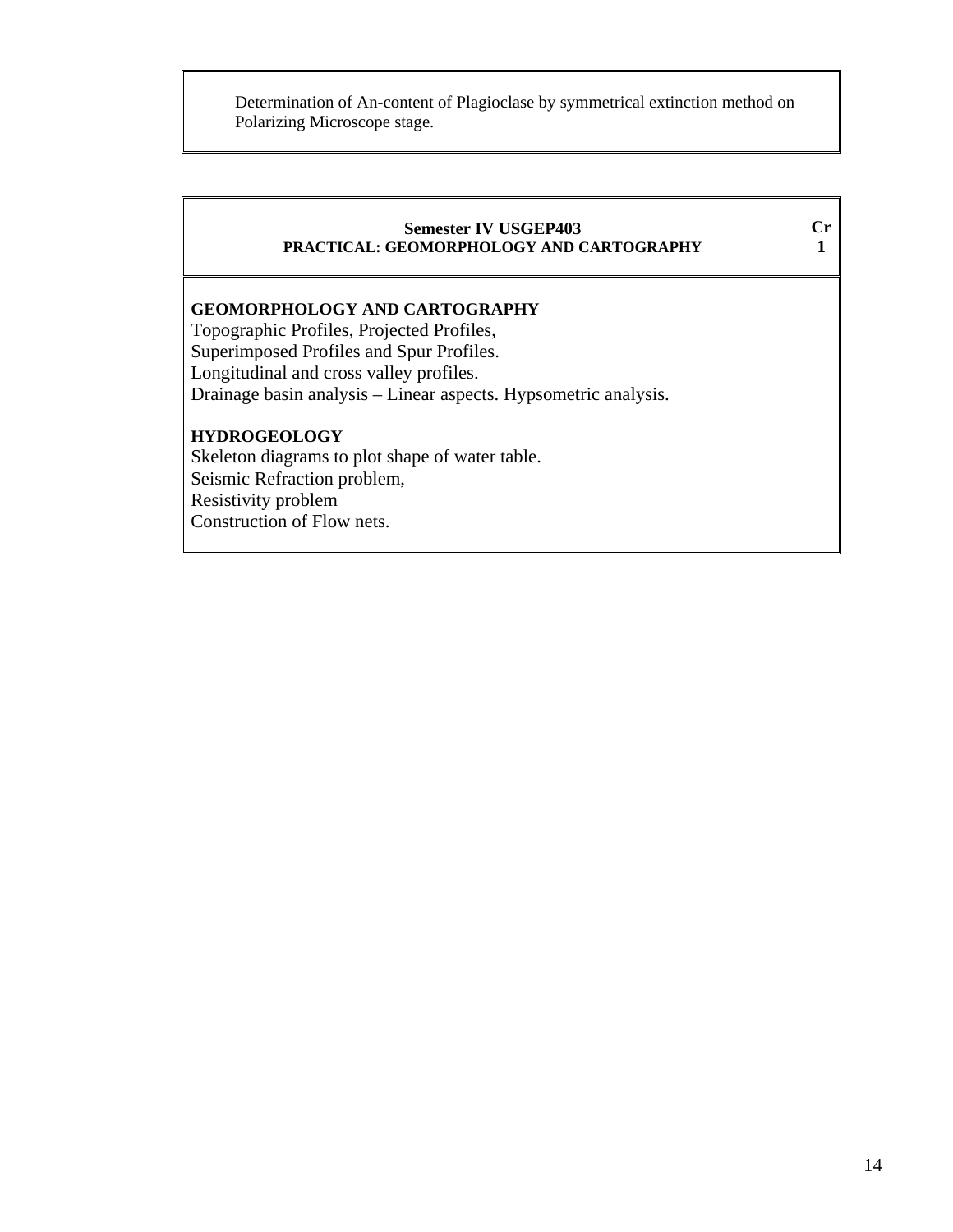#### **LIST OF RECOMMENDED REFERENCE BOOKS USGE301**

- 1. Elements of Micropalaeontology: G. Bignot
- 2. Introduction to Palaeontology: Arnold
- 3. Invertebrate Palaeontology and Evolution: Clarkson
- 4. Principles of Invertebrate Palaeontology: R. Shrock & W. Twenhofel
- 5. Principles of Palaeontology: D. Romp & S. Stanley
- 6. Principles of Palaeontology: T. Olivier
- 7. Micropalaeontology: Jones
- 8. A Practical Approach to Sedimentology: Roy Lindholm
- 9. Basic Concepts of Historical Geology: E.W.Spencer
- 10. Historical Geology: Dunbar
- 11. Principles of Stratigraphy: Weller
- 12. Fundamentals of Historical Geology & Stratigraphy of India: Ravindra Kumar
- 13. Sedimentology and Stratigraphy : G. Nichols

## **RECOMMENDED REFERENCE BOOKS**

#### **LIST OF RECOMMENDED REFERENCE BOOKS USGE302**

- 1. "Rutley's Elements of Mineralogy" (27TH Edition) H.H. Read and Revised by C.D. Gribble (CBS Publications)
- 2. "Manuel of Mineralogy" (21<sup>st</sup> Edition) Cornelius, S. Hurlbut Jr., Cornelius Klein (J. Wiley & Sons)
- 3. "Textbook of Mineralogy" Dana and Ford (Asia Publishing House)
- 4. "Elements of Mineralogy": Berry, Mason and Dietrich (W.H Freeman and Company)
- 5. Rock Forming Minerals: Deer, Howie, Zussman.
- 6. "Mineralogy"  $(2<sup>nd</sup> Edition)$  Dexter Perkins (PHI Learning Pvt. Ltd)
- 7. " Minerals" Hans- R. Wenk and A. Bulakh (Cambridge University Press)

#### **LIST OF RECOMMENDED REFERENCE BOOKS USGE303 and 403**

- 1. Manuel of Field Geology: Compton R.J.
- 2. Field Geology: Lahee.
- 3. Earth's changing Surface. By M.J. Selby
- 4. Techniques in geomorphology. By C.A.M. King
- 5. Groundwater Hydrology: Todd D.K.
- 6. Groundwater Assessment, Development and Management: Karant K.R.
- 7. Groundwater: Raghunath H.M.